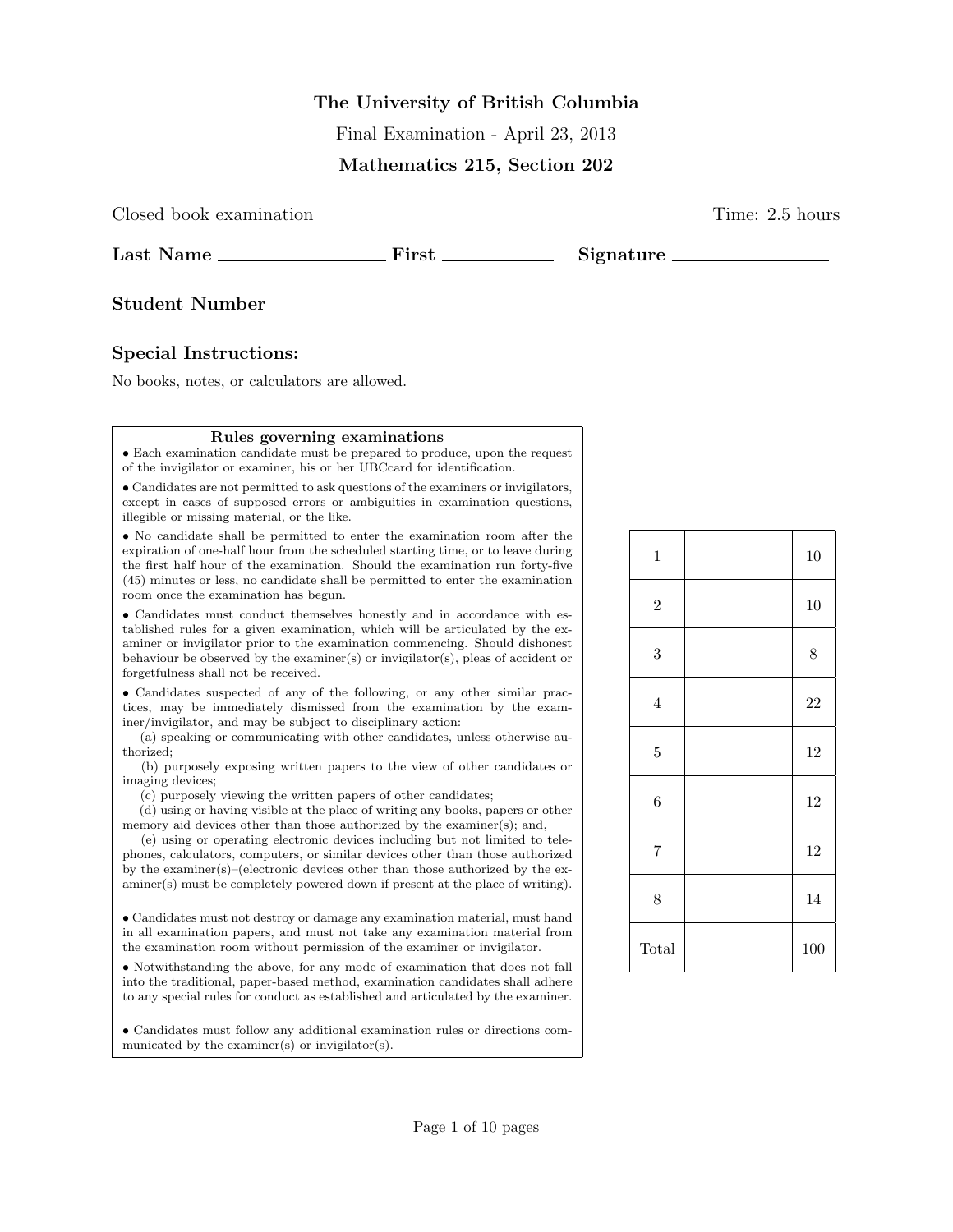[10 points] 1. Solve the initial value problem:

$$
\frac{dy}{dx} = \frac{e^y}{x+2}, \qquad y(0) = 0, \qquad x \ge 0.
$$

Also, determine the largest interval of positive  $x$  where this solution exists.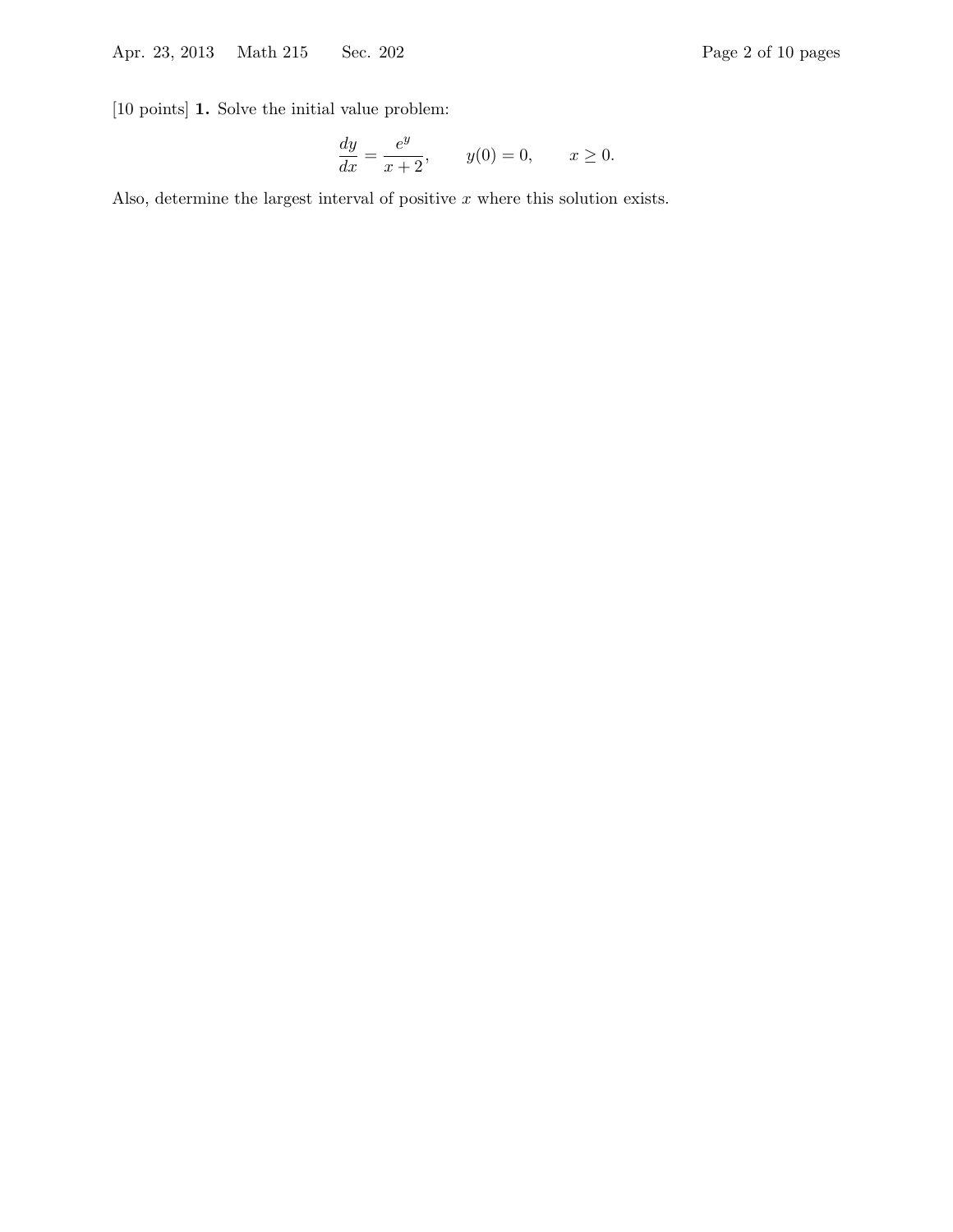[10 points] 2. Determine if the following equation is exact or not, and in either case, find the general solution:

 $ydx + (x^2y - x)dy = 0, \t x > 0.$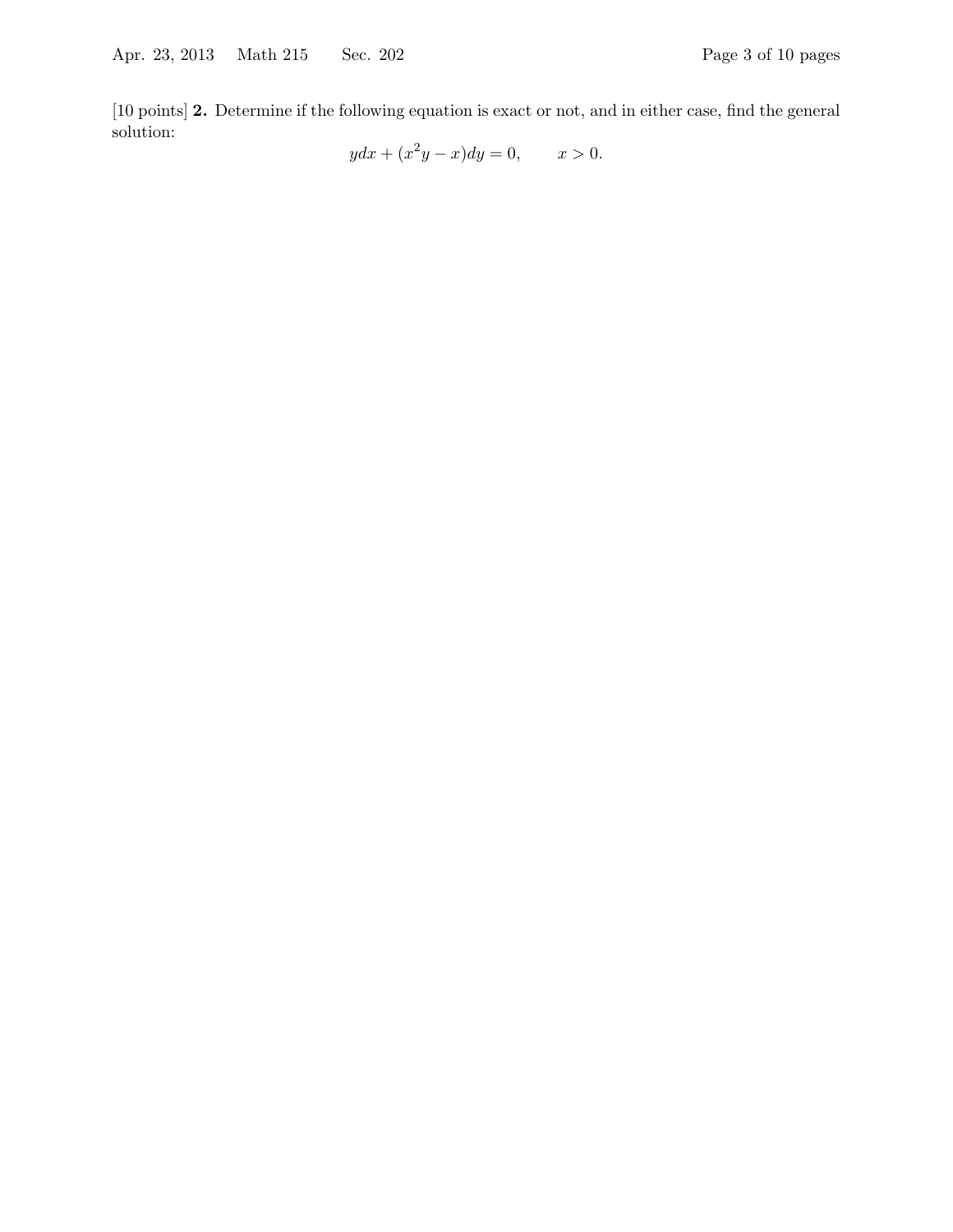[8 points] 3. Let  $-\infty < y_0 < \infty$  and consider the following initial value problem:

$$
\frac{dy}{dt} = e^y - e^{-y}, \qquad y(0) = y_0, \qquad t \ge 0.
$$

(a) Find all equilibrium solution(s) of the differential equation above.

(b) Determine all values of  $y_0$  such that  $y(t)$  is **increasing** for all  $t \geq 0$  where the solution to the initial value problem exists.

(c) Classify the equilibrium solution(s) as asymptotically stable or unstable. Provide a brief reason.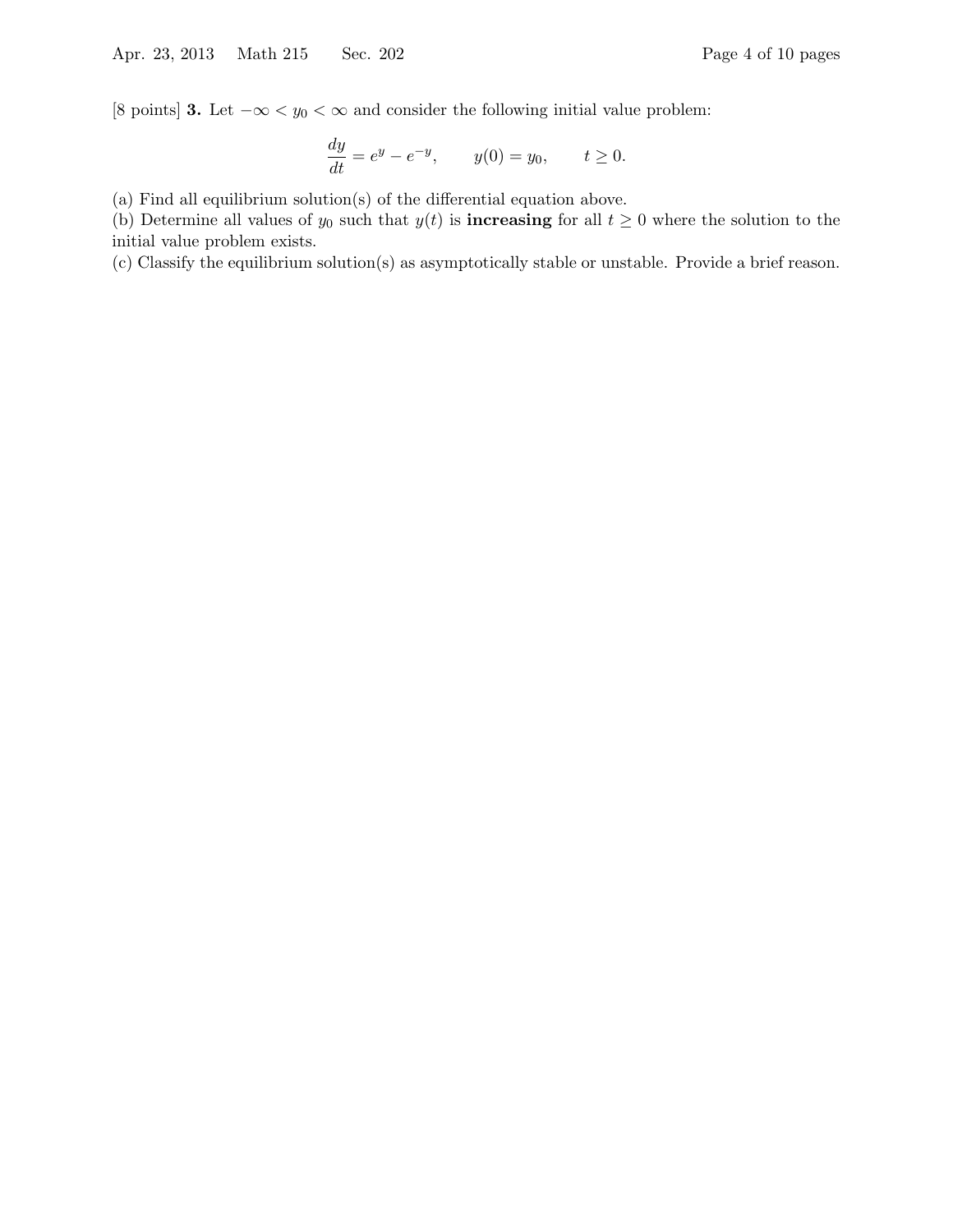[3 points each] 4 (a). Each of the following four pictures are phase portraits of the system of equations  $x' = Ax$ , where A is a constant,  $2 \times 2$  matrix. For each picture, check the appropriate boxes to indicate the properties of the eigenvalues of A.

In the blank, indicate the sign (**positive, negative**, or **zero**) of **each** eigenvalue (or of its real part).



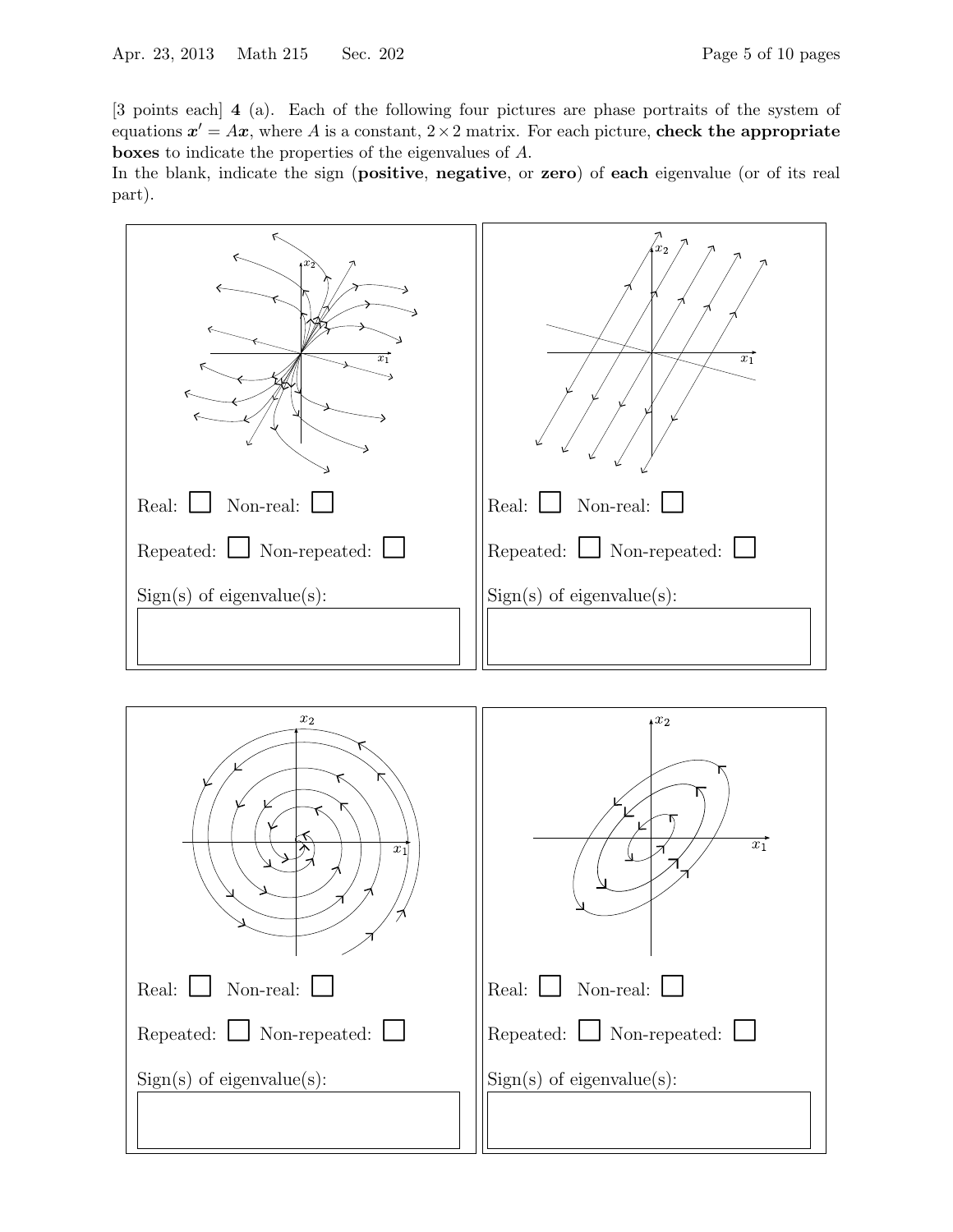[10 points] (b). For the two pictures below, check the appropriate boxes to indicate the properties of the eigenvalues of A. Also, write the sign (positive, negative, or zero) of all eigenvalue(s) or their real part(s), and indicate **which eigenvectors** (labelled in the diagrams) are associated to which eigenvalues.

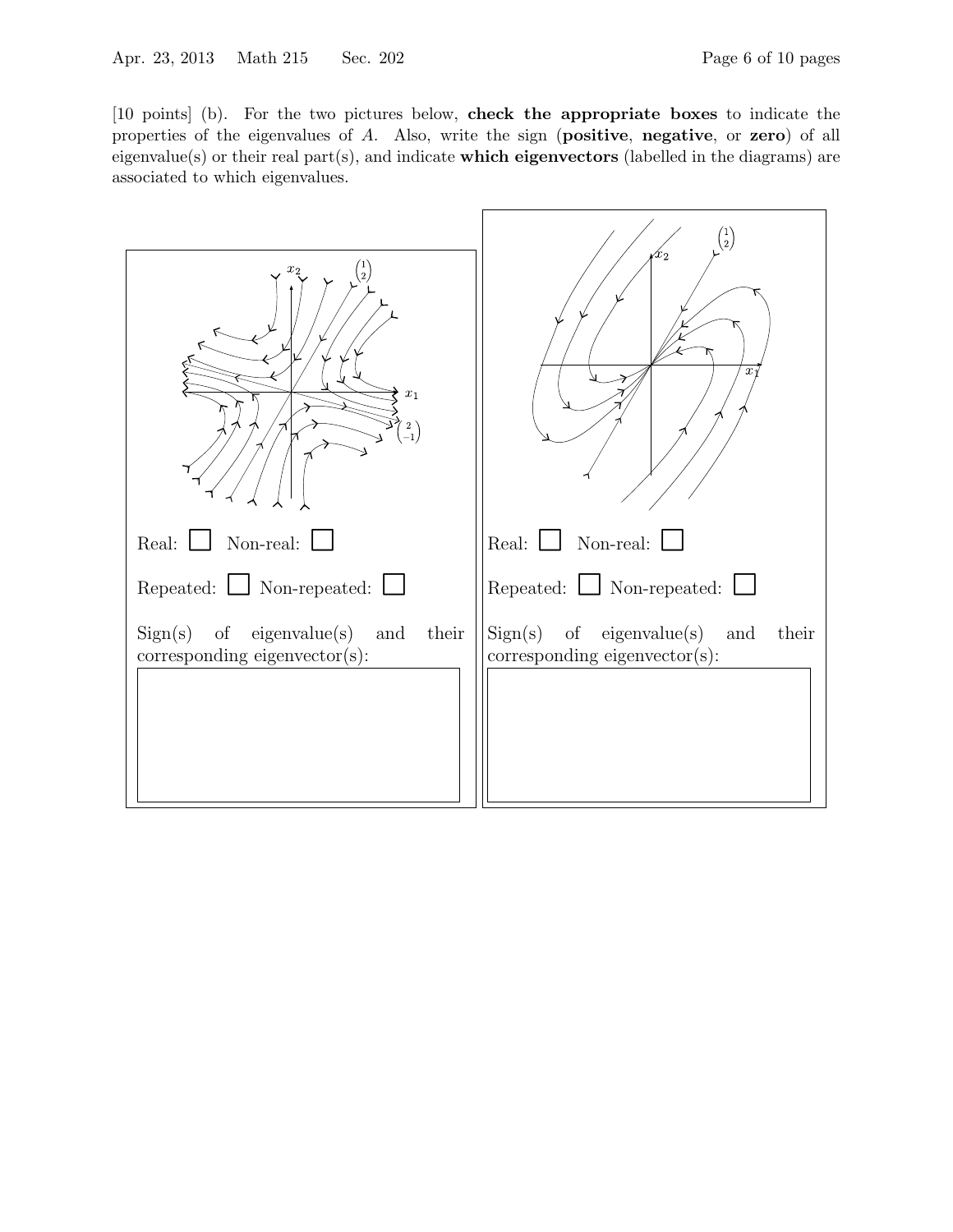[12 points] 5. Use the method of diagonalization to transform the following system of equations into a decoupled one:

$$
\boldsymbol{x}' = \begin{pmatrix} 4 & 2 \\ 2 & 1 \end{pmatrix} \boldsymbol{x} + \begin{pmatrix} t \\ e^{t^2} \end{pmatrix}
$$

and you must explicitly calculate all matrices involved.

Here  $\boldsymbol{x}(t) = \begin{pmatrix} x_1(t) \\ y_1(t) \end{pmatrix}$  $x_2(t)$ . You do not need to solve the system.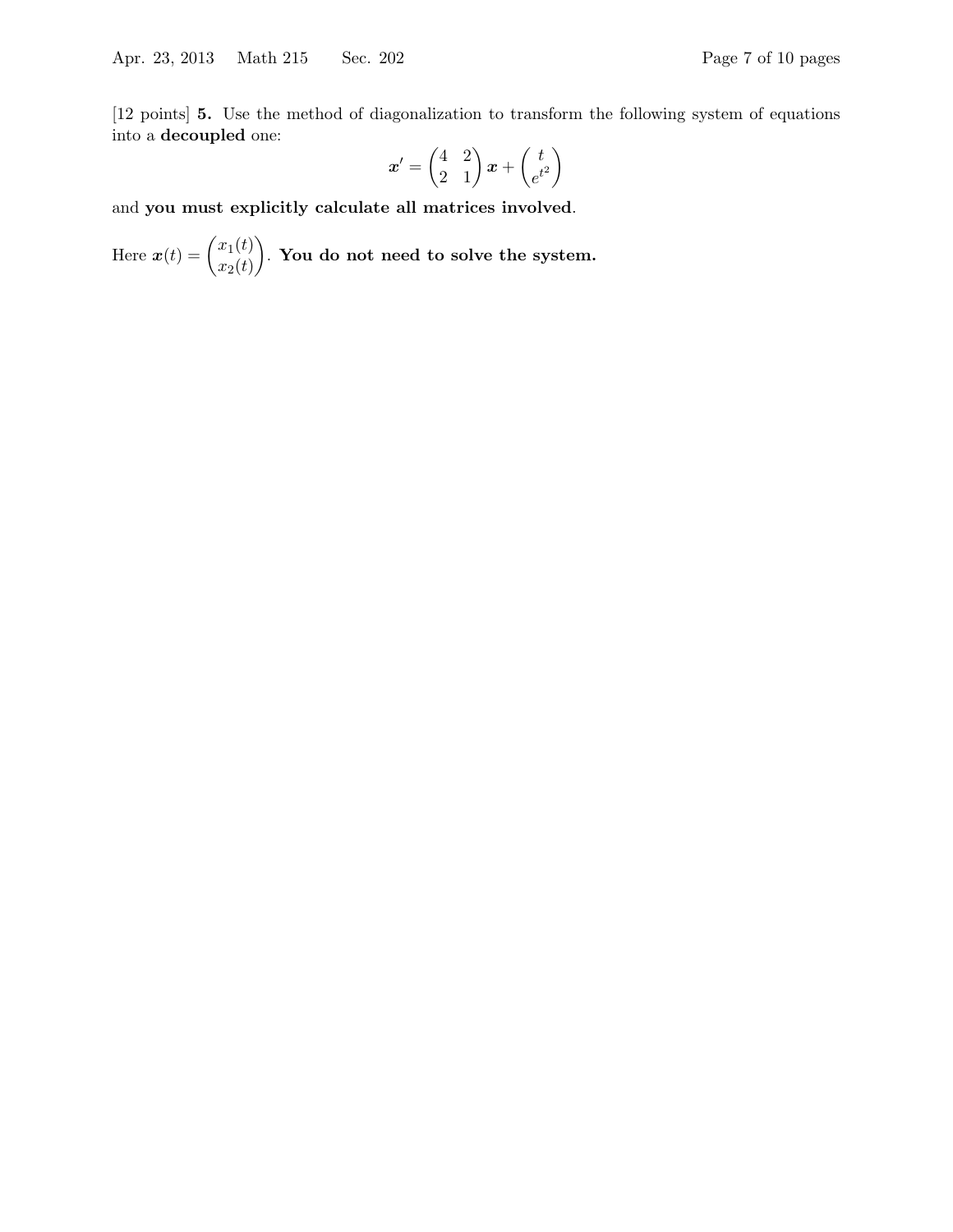[12 points] 6. For the following system:

$$
x' = -2x + x^2 + xy
$$
  

$$
y' = -3y + 2y^2 + xy
$$

find all critical points and classify them according to their types and stability.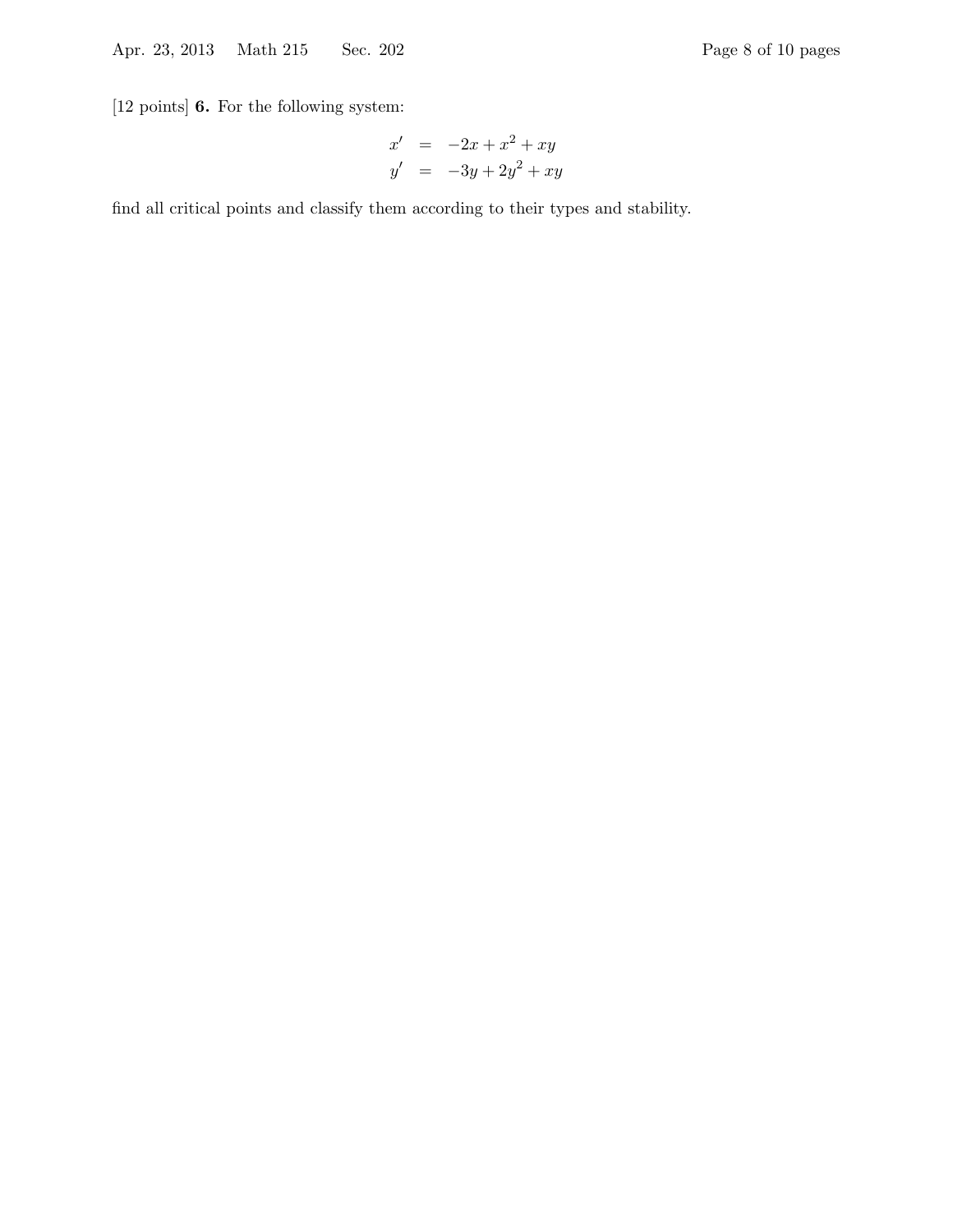$$
ty'' + p(t)y' + q(t)y = t^3, \t t > 0,
$$

given that  $\{t, t^2\}$  is a fundamental set of solutions to the homogeneous equation

$$
ty'' + p(t)y' + q(t)y = 0.
$$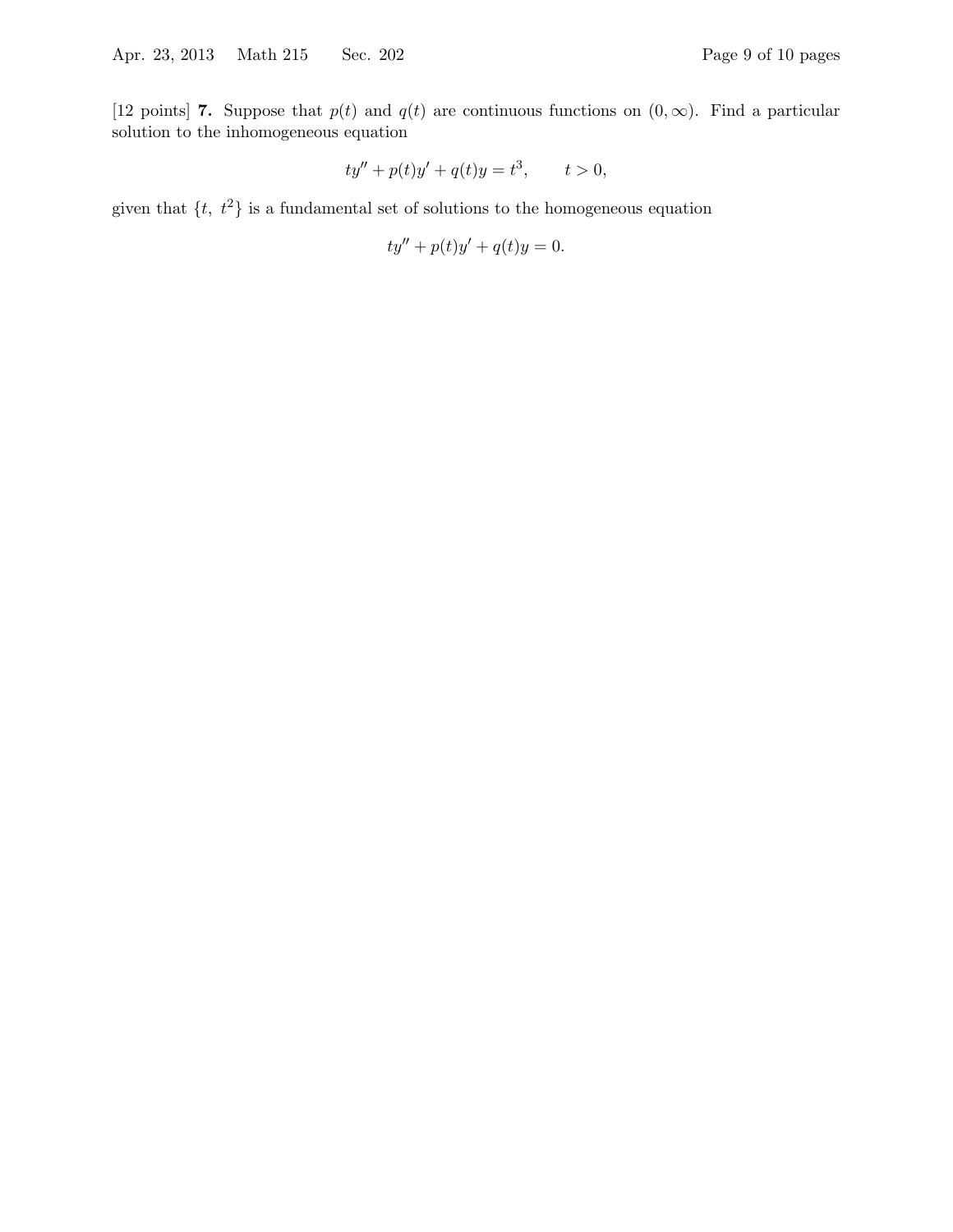[14 points] 8. Use the Laplace transform to solve the initial value problem:

$$
y'' + 2y = u_{\pi}(t)\sin t + u_{2\pi}(t)\sin t, \quad y(0) = y'(0) = 1,
$$

where  $u_{\pi}(t)$ ,  $u_{2\pi}(t)$  are the unit step functions with steps at  $\pi$  and  $2\pi$ , respectively.